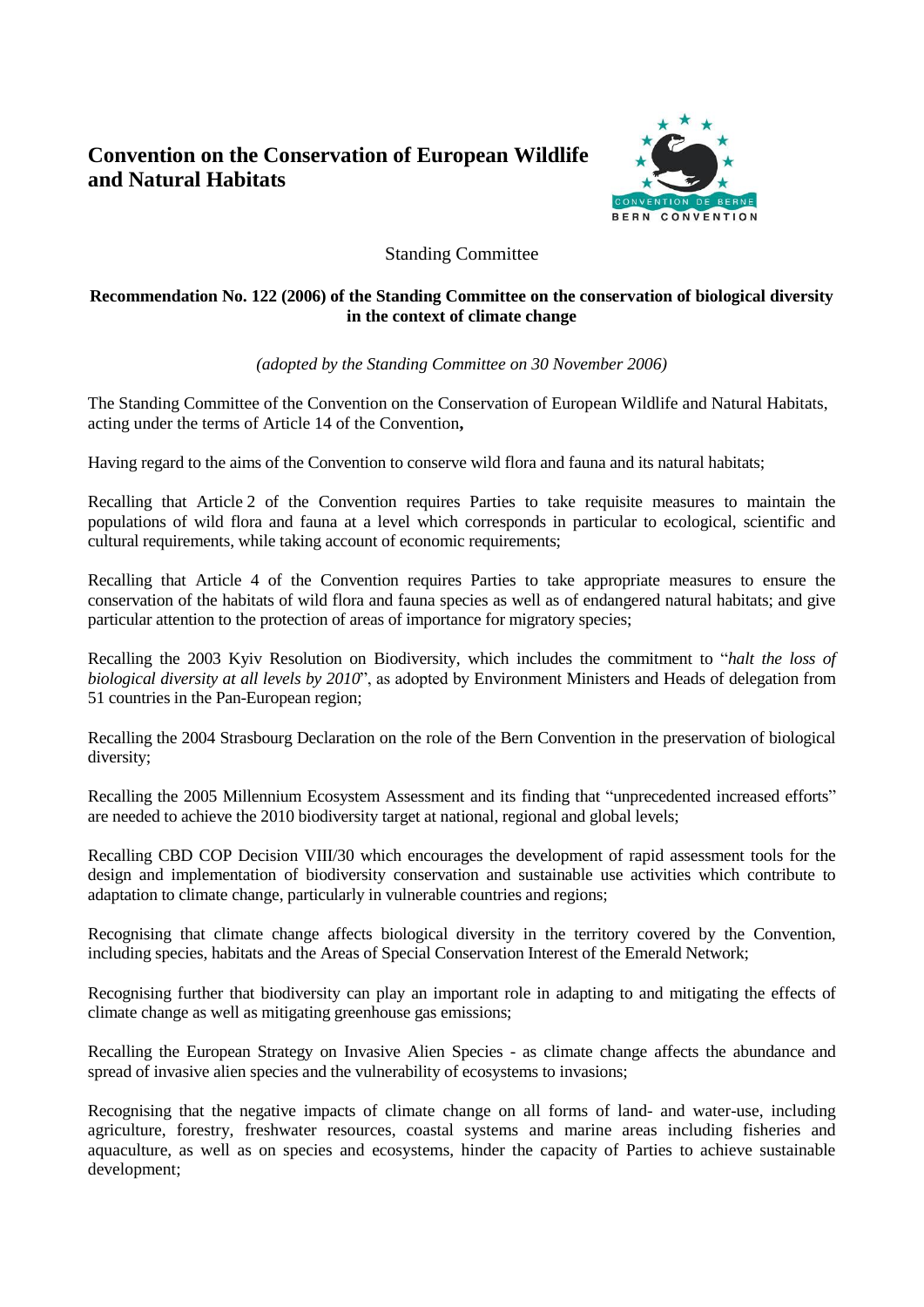Having regard to relevant Council of Europe's legal and policy frameworks such as the Pan-European Biological and Landscape Diversity Strategy, the European Landscape Convention, the European Conference of Ministers responsible for regional planning (CEMAT), and EUR-OPA Major Hazards Agreement;

Having regard to the EC communication on "*Halting the loss of biodiversity by 2010 – and beyond. Sustaining ecosystem services for human well-being*", noting particularly its associated targets and actions related to supporting biodiversity adaptation to climate change;

Recognising the need to adapt conservation work to the challenges of climate change so as to minimise its impact on the species and natural habitats protected under the Convention;

Recognising the need to take account of the five-year programme of work on impacts, vulnerability and adaptation to climate change, adopted by Parties to the UN Framework Convention on Climate Change (UNFCCC) in 2005;

Recognising the need to co-operate with the Convention on Biological Diversity, the Convention on Migratory Species and its related agreements, and the Ramsar Convention on Wetlands, and the need to co-ordinate efforts regarding CBD COP Decision VIII/30 on biodiversity and climate change; CMS Resolution 8.13 and AEWA Resolution 3.17 on climate change and migratory species; and Ramsar Resolution VIII.3 on climate change and wetlands;

Welcoming the report "*Conserving European Biodiversity in the Context of Climate Change*" by Michael B. Usher [document CO-DBP (2005) 3 revised];

Recommends that Contracting Parties to the Convention:

- 1. Set up a Group of Experts on Biodiversity and Climate Change, in accordance with the terms of reference annexed to this recommendation, to provide information and guidance to Parties on understanding climate change impacts and threats, and provide Parties with tools and support in developing appropriate adaptation measures in national policies regarding the species and habitats protected under the Bern Convention.
- 2. Engage in this work and give it adequate priority and resources for its timely completion.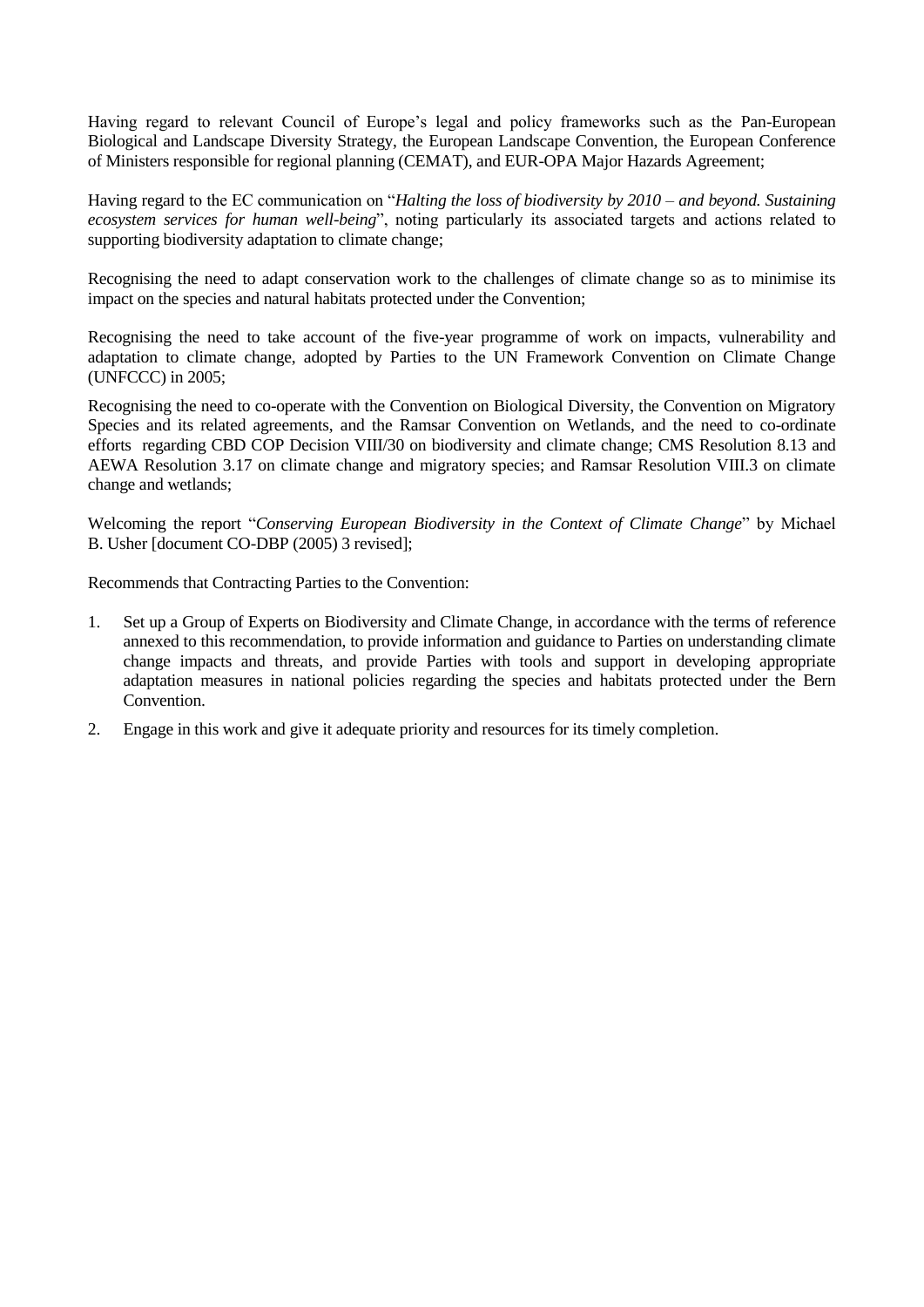#### Annex

## Terms of Reference for a Group of Experts on Biodiversity and Climate Change

#### **1. Scope**

- .1 to exchange information and review the effects of climate change on the biological diversity covered by the Bern Convention, including species and habitats, protected areas, and ecological networks;
- .2 to propose advice and guidance for use in developing appropriate adaptation and management policies and actions for the conservation of the biological diversity mentioned above, including key policies that impact on ecosystem goods and services;
- .3 to present to the Standing Committee specific proposals, guidance and/or recommendations covering 1.1 and 1.2 above, to help Parties address the challenges of climate change in the implementation of the Convention and its objectives.

#### **2. Composition**

- 2.1 Engage the expertise of Contracting Parties to the Bern Convention, including members of other Groups of Experts established under the Bern Convention and under other Conventions, as appropriate, as well as relevant observers.
- 2.2 The Group of Experts may call on additional expertise on an *ad hoc* basis.

## **3. Methodology and timeframe**

3.1 The work of the Group of Experts will take account of the report "Conserving European Biodiversity in the Context of Climate Change" by Michael B. Usher [CO-DBP (2005) 3 revised], as well as of existing relevant instruments and initiatives at the national, European and international level, including the following:

#### *3.1.1 at the international level*

- the 2005 Millennium Ecosystem Assessment;
- the Convention on Biological Diversity, the Convention on Migratory Species and its related agreements, and the Ramsar Convention on Wetlands;
- the Global Taxonomy Initiative;
- the IPCC report "Climate Change 2001: Impacts, Adaptation, and Vulnerability";
- the five-year programme of work on impacts, vulnerability and adaptation to climate change, adopted under the UNFCCC;
- the Regional Seas Conventions.
- *3.1.2 at the European level*
	- the 2003 Kyiv Resolution on Biodiversity;
	- the 2004 Strasbourg Declaration on the role of the Bern Convention in the preservation of biological diversity;
	- relevant Council of Europe's legal and policy frameworks such as the Pan-European Biological and Landscape Diversity Strategy, the European Landscape Convention, the European Conference of Ministers responsible for regional planning, and EUR-OPA Major Hazards Agreement;
	- the EU Climate Change Programme and its Working Group on Impacts and Adaptation;
	- the EC Communication on "Halting the loss of biodiversity by 2010 and beyond: Sustaining ecosystem services for human well-being";
	- the European Platform for Biodiversity Research Strategy (EPBRS).
- *3.1.3 at the national level*
	- protected area management and policy;